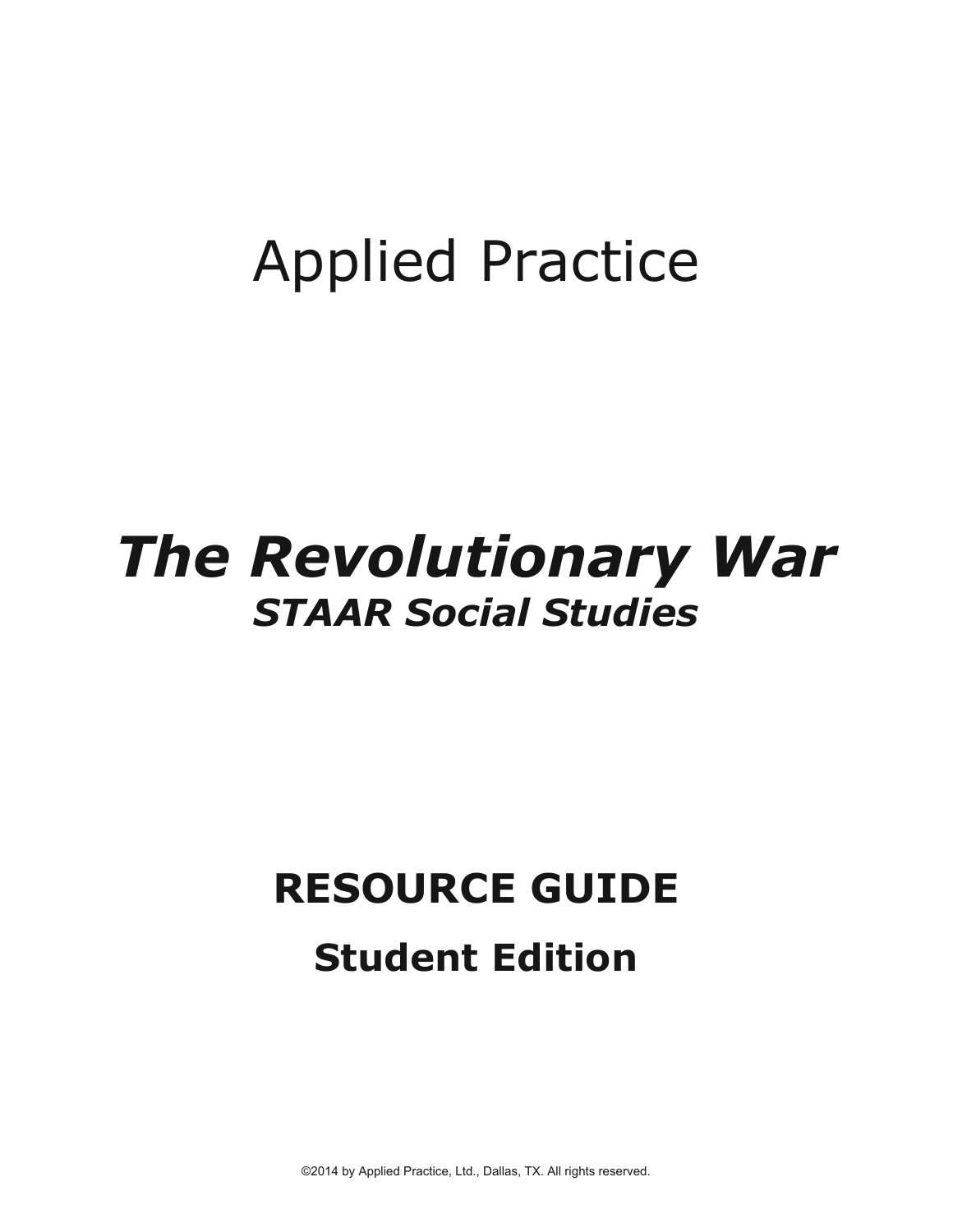## **Directions**: **Choose the best answer for each question.**

**1** Lexington and Concord, where the first skirmishes of the war took place, are located in —

 $\overline{\phantom{a}}$  ,  $\overline{\phantom{a}}$  ,  $\overline{\phantom{a}}$  ,  $\overline{\phantom{a}}$  ,  $\overline{\phantom{a}}$  ,  $\overline{\phantom{a}}$  ,  $\overline{\phantom{a}}$  ,  $\overline{\phantom{a}}$  ,  $\overline{\phantom{a}}$  ,  $\overline{\phantom{a}}$  ,  $\overline{\phantom{a}}$  ,  $\overline{\phantom{a}}$  ,  $\overline{\phantom{a}}$  ,  $\overline{\phantom{a}}$  ,  $\overline{\phantom{a}}$  ,  $\overline{\phantom{a}}$ 

- **A** Massachusetts
- **B** Virginia
- **C** Connecticut
- **D** South Carolina
- **2** The Battle of Bunker Hill was significant because the
	- **F** colonists held the hill
	- **G** British regulars did not engage the colonists
	- **H** colonists were led by George Washington
	- **J** British suffered almost no casualties

John Hancock

 $\overline{\phantom{a}}$  ,  $\overline{\phantom{a}}$  ,  $\overline{\phantom{a}}$  ,  $\overline{\phantom{a}}$  ,  $\overline{\phantom{a}}$  ,  $\overline{\phantom{a}}$  ,  $\overline{\phantom{a}}$  ,  $\overline{\phantom{a}}$  ,  $\overline{\phantom{a}}$  ,  $\overline{\phantom{a}}$  ,  $\overline{\phantom{a}}$  ,  $\overline{\phantom{a}}$  ,  $\overline{\phantom{a}}$  ,  $\overline{\phantom{a}}$  ,  $\overline{\phantom{a}}$  ,  $\overline{\phantom{a}}$ 

- **3** This signature was significant because John Hancock
	- **A** was a member of the House of Lords
	- **B** had been a loyalist
	- **C** was the most famous colonist
	- **D** wrote his name boldly and clearly